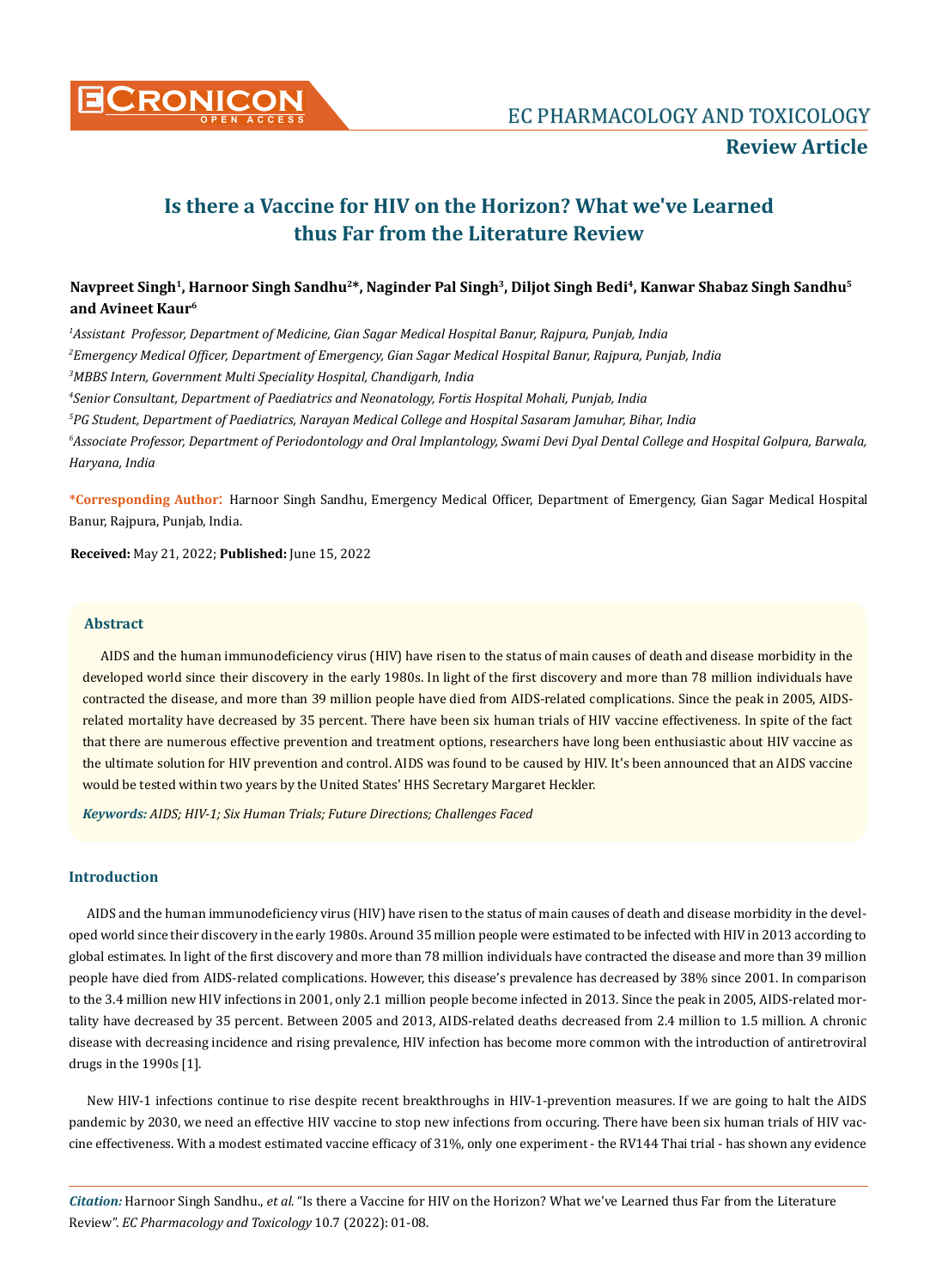02

of vaccination-mediated protection. There were various facets of vaccine-induced humoral immune responses in the RV144 study that contributed to a lower risk of infection, similar to most approved vaccines [2]. In spite of the fact that there are numerous effective prevention and treatment options, researchers have long been enthusiastic about HIV vaccine as the ultimate solution for HIV prevention and control [1].

## **History [3]**

HIV vaccine research in the past.

#### **1984**

AIDS was found to be caused by HIV. It's been announced that an AIDS vaccine would be tested within two years by the United States' HHS Secretary Margaret Heckler.

#### **1987**

The NIH Clinical Center in Bethesda, Maryland, has begun the first clinical trial for an HIV vaccine. At the beginning of the study's first stage, 138 healthy, HIV-negative participants were recruited. The vaccine against the gp160 subunit was shown to have no significant side effects.

#### **1988**

An HIV vaccine clinical trials group, the first in the United States, began recruiting volunteers for its first experiment.

#### **1992**

The first HIV vaccine clinical trial in Phase 2 was launched by the NIAID. Volunteers in this study had a history of high-risk behaviour, such as injecting drugs, having several sexual partners, or having been infected with a sexually transmitted disease. Repeatedly, participants were warned about the dangers of HIV infection.

#### **1998**

It was reported that the first annual HIV Vaccine Awareness Day was held in honour of vaccine study volunteers. It was the beginning of the first large-scale HIV vaccination study. More than 5,400 people in North America and the Netherlands participated in a Phase 3 trial of AIDSVAX (VAX004) conducted by VaxGen.

#### **1999**

The first African HIV vaccine study was conducted in Uganda by the NIAID. This is the beginning of the first large-scale HIV vaccination experiment in a developing country. Over 2,500 people in Thailand have volunteered to take part in a Phase 3 trial of AIDSVAX (VAX003), which was started by VaxGen. Immunization activists Dale and Betty Bumpers had a special place in the heart of the new Vaccine Research Center (VRC).

*Citation:* Harnoor Singh Sandhu., *et al.* "Is there a Vaccine for HIV on the Horizon? What we've Learned thus Far from the Literature Review". *EC Pharmacology and Toxicology* 10.7 (2022): 01-08.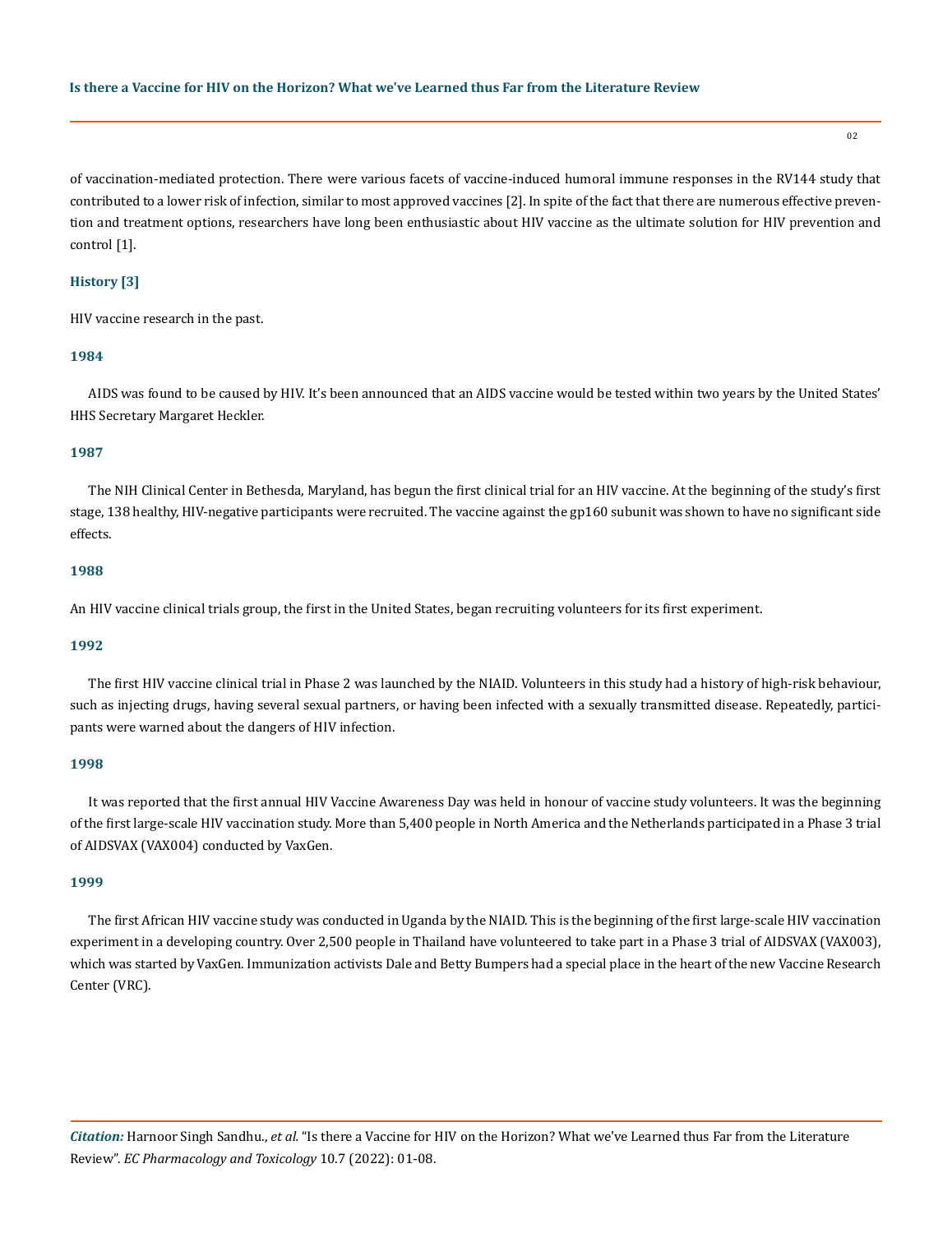#### **2000**

HVTN was created by the National Institutes of Allergy and Infectious Diseases to develop a preventive HIV vaccine by conducting clinical trials of vaccines in all stages of development. There were over 25 locations throughout the US, Africa, Asia, South America, and the Caribbean that were part of the network. It was in Uganda that the first African HIV vaccine study came to an end.

## **2003**

RV144, a Phase 3 trial to investigate a new HIV vaccine technique known as "prime-boost," was launched jointly by the United States and the Royal Thai governments. Scientific American published an article in which it was suggested that the Global HIV Vaccine Enterprise should be established.

## **2004**

In Phase 3 studies, neither of the VaxGen candidates provided HIV protection.

#### **2007**

For reasons of safety, both the Phase 2 Step and the Phambili trials were discontinued by the NIAID.

#### **2009**

In order to test the effectiveness of a "prime-boost" vaccine regimen designed by the VRC, the Phase 2 HVTN 505 trial was started. The vaccination combination showed a modest preventative benefit in people in the Phase 3 Thai Trial (RV144), according to the study's findings. For the first time, a comprehensive clinical research involving more than 16,000 volunteers demonstrated the efficacy of an investigational HIV vaccine.

## **2010**

In the laboratory, VRC researchers discovered two powerful antibodies that effectively kill most HIV strains (VRC01 and VRC02). Pox-Protein Public-Private Partnership (P5), a worldwide team determined to improving on RV144's moderate success, was established.

#### **2011**

Protection against HIV became the primary endpoint of HVTN 505.

#### **2012**

Analyses of additional samples from RV144 shed light on the types of immune responses that may be required for a vaccine to work well.

## **2013**

Due to ineffectiveness, the HVTN 505 immunisation programme was put on hold.

## **2015**

The HVTN 100 project, which is a component of the P5 research effort, began in Phase 1/2 to examine the safety and immune response potential of an experimental HIV vaccination regimen based on the RV144 findings.

*Citation:* Harnoor Singh Sandhu., *et al.* "Is there a Vaccine for HIV on the Horizon? What we've Learned thus Far from the Literature Review". *EC Pharmacology and Toxicology* 10.7 (2022): 01-08.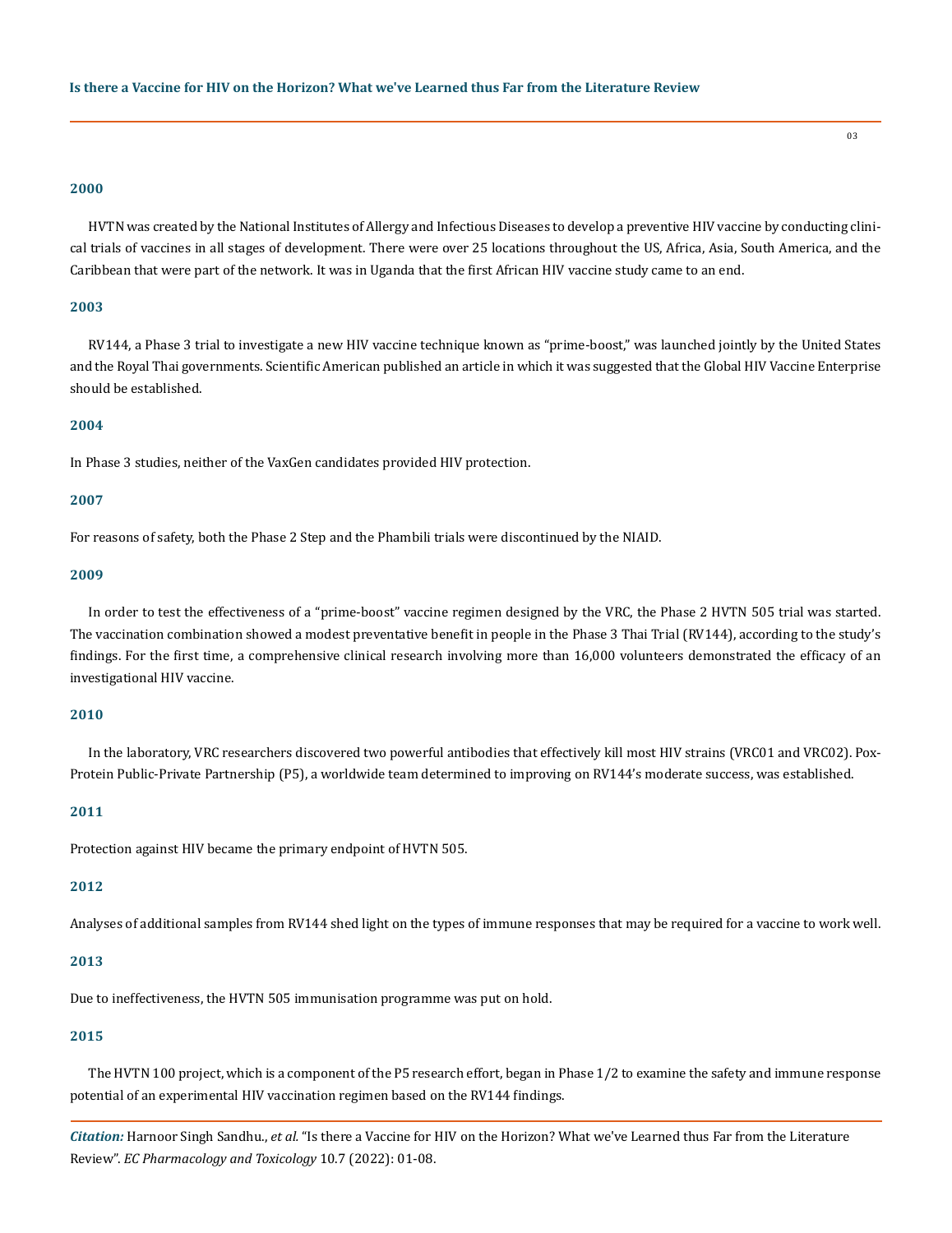#### **2016**

Intravenous infusions of the antibody VRC01 are being tested to see if they are safe, acceptable, and effective for preventing HIV infection. (AMP Studies) They also sought to answer fundamental concerns about HIV prevention and vaccine development through the trials. P5's HVTN 702 is testing a new version of the RV144 HIV vaccine candidate to see if it is safe for adults in South Africa to receive it.

## **2017**

Immune responses against a wide range of worldwide HIV strains were the focus of a Phase 2b proof-of-concept trial conducted by the NIAID with partners called Imbokodo or HVTN 705/HPX2008.

#### **Advancement in the development of an active or passive HIV-1 vaccine [4]**

#### **Anti-HIV-1 antibodies of the first generation**

Immunized guinea pigs had polyclonal antibodies that could neutralise many HIV-1 strains as early as 1990, but their neutralisation activity was restricted (Javaherian., *et al*. 1990). By phage display or the creation of immortalised B cell lines, further research has expanded on these discoveries to uncover antibodies from infected individuals with greater breadth and potency. There is a wide range of cross-clade neutralising breadth and efficacy among the first-generation MAbs to HIV-1, including b12, 2F5, 4E10 and 447-52D (Gorny., *et al*. 1992; Buchacher., *et al*. 1994; Burton., *et al*. 1994; Roben., *et al*. 1994; Trkola., *et al*. 1995, 1996; Stiegler., *et al*. 2001; Zwick., *et al*. 2001).

## **Cryopreservation of antibodies from a single cell**

As a result of the widespread use of single-cell anti-HIV-1 antibody cloning methods, which were first introduced in 2008 and have since been utilised in a large number of other laboratories, researchers have discovered an entirely new generation of highly effective broadly neutralising antibodies, which has sparked renewed interest in developing both active and passive HIV-1 vaccines. Several findings were made as a result of this study, including why it is so difficult to induce anti-HIV-1 bNAbs and potential solutions to the problem techniques to developing vaccines

#### **Genetically modified mice are being used to test HIV-1 vaccine concepts [4]**

It is possible for a single B cell to have an extremely broad repertoire of naive B cells capable of responding to virtually any foreign antigen. That's because humoral immune responses to HIV-1 Env often entail the development of antibodies against multiple distinct epitopes, the great majority of which are strain specific or non-neutralizing (Dosenovic., *et al*. 2009). The complexity of such a reaction makes it difficult to assess, even if a diverse response spanning many different epitopes would be ideal in a vaccination regimen.

#### **A cursory check at the material**

Therapeutic Vaccination Expands and Improves the Function of the HIV-Specific Memory T-Cell Repertoire resulting in a safe and well tolerated vaccination, according to Casazza J P and colleagues [5]. Increased polyfunctionality and an expanded repertoire of HIV-specific CTLs were found following immunisation. Single-copy viral load and latent infection rates did not vary. Vaccination of patients with preexisting HIV-specific immunity increased the size, breadth and polyfunctionality of HIV-specific memory T-cell responses, but did not affect markers of viral control, the researchers concluded.

Shu J., et al. [6] compiled a database of 821 Chinese HIV isolates and 46 alleles of human leukocyte antigen (HLA) DR found in the Chinese community in order to build a vaccine that particularly targets the Chinese population. Bioinformatics was used to estimate a total of

*Citation:* Harnoor Singh Sandhu., *et al.* "Is there a Vaccine for HIV on the Horizon? What we've Learned thus Far from the Literature Review". *EC Pharmacology and Toxicology* 10.7 (2022): 01-08.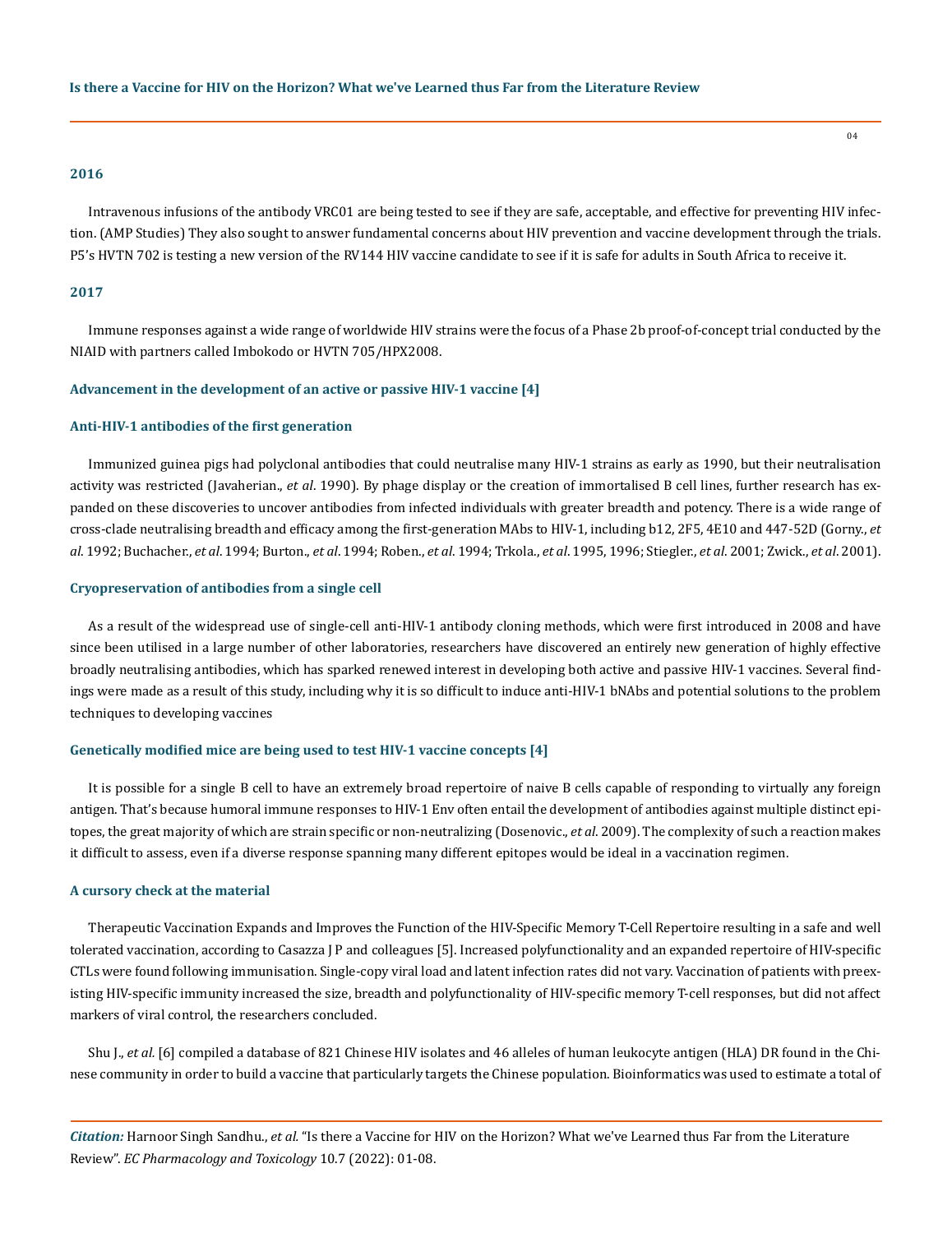20 possible HIV epitopes. With this combination, a theoretical 98.1 percent of the population is covered for both prevalent HIV genotypes and Chinese HLA-DR types. 'A vaccination targeting CD4+ T cells that is tailored to Chinese needs could be developed more quickly if this vaccine is put to the test experimentally.

Moodley N., *et al*. [7] examined the cost-effectiveness of implementing HIV vaccination services concurrently with current HIV management programmes. Cost effectiveness ratio (ICER) was US\$ 43/QALY gained at the base vaccine cost of \$12, with reduced vaccine costs yielding improved ICER values. When it came to vaccine-mediated protection and vaccination effectiveness, ICER was extremely sensitive. The results of this study show that ICER values would be improved by vaccinations with longer durations of protection and lower costs. It would be cost-effective to provide HIV vaccination services to adolescents in schools in addition to the present HIV prevention and treatment services provided.

## **HIV vaccine based on mRNA technology offers new hope [8]**

mRNA vaccines for COVID-19 have proved nothing short of amazing in their ability to eradicate the disease. Whether or not this unique technology platform can be used to more complex problems. The work of finding a vaccine for HIV is now in progress with a lot of attention. Zhang., *et al.* preclinical work is published in Nature Medicine in this issue.

Studies on nonhuman monkeys to determine the statistical power of repeated low-dose challenge experiments were undertaken by Hudgens MG and colleagues [9]. A vaccination for the human immunodeficiency virus. There was investigation into the impact of various design characteristics on electrical power generation and consumption. For repeated low-dose experiments with 50 animals per arm, the power to detect a 50% reduction in the risk of infection after immunisation is often adequate, according to these results. The more challenges that animal is allowed to take, the higher its chance of becoming infected, and the greater the percentage of animals susceptible to infection.

Anti-HIV immune responses could be induced by Song X T and colleagues [10] using an alternate technique, blocking the body's natural defence mechanisms. Dendritic cells (DCs) can generate anti-HIV-1 immunity when suppressor of cytokine signalling (SOCS) 1 is silenced by small interfering RNA (siRNA), a critical negative regulator of the JAK/STAT pathway. Using SOCS1-silenced DCs, we were able to increase the number of HIV-1 Env-specific CD8+ cytotoxic T lymphocytes and CD4+ T helper cells in mice, as well as the production of antibodies. DCs that were silenced in the SOCS1 gene, however, were more resistant to HIV Env-mediated suppression while still producing HIV Env-specific antibody and T cell memory. Controlling the anti-HIV immune response is largely dependent on SOCS1-restricted signalling and DC production of proinflammatory cytokines such interleukin. Coimmunization using SOCS1 siRNA expressor DNA greatly enhances the potency of HIV DNA vaccine. Thus, the findings of this work show that SOCS1 acts as an antigen presentation attenuator to modulate both HIV-1-specific cellular and humoral responses. An attempt to induce HIV-specific T-cell and antibody responses by suppressing a host's antigen presentation attenuator has never been attempted before, which may provide a new and alternative avenue for the development of HIV vaccines.

Vaccine-induced antibodies may fade more quickly in HIV-infected people than in healthy ones, according to a study by Kerneis S., *et al*  [11]. According to our research, those who originally responded well to immunisation have a gradual loss of immune response over time. To assess seroprotection 2 and 5 years after the last vaccination injection, researchers used a log binomial generalised linear model to simulate seroprotection decline across all of the studies they culled from the literature. In HIV-infected patients, the period of seroprotection was shorter, and existing standards would have led to a considerable proportion of patients losing their protective antibodies before a booster was recommended, according to our studies. As a result, we talk about the ramifications for these patients' ongoing antibody surveillance and revaccination schedules.

*Citation:* Harnoor Singh Sandhu., *et al.* "Is there a Vaccine for HIV on the Horizon? What we've Learned thus Far from the Literature Review". *EC Pharmacology and Toxicology* 10.7 (2022): 01-08.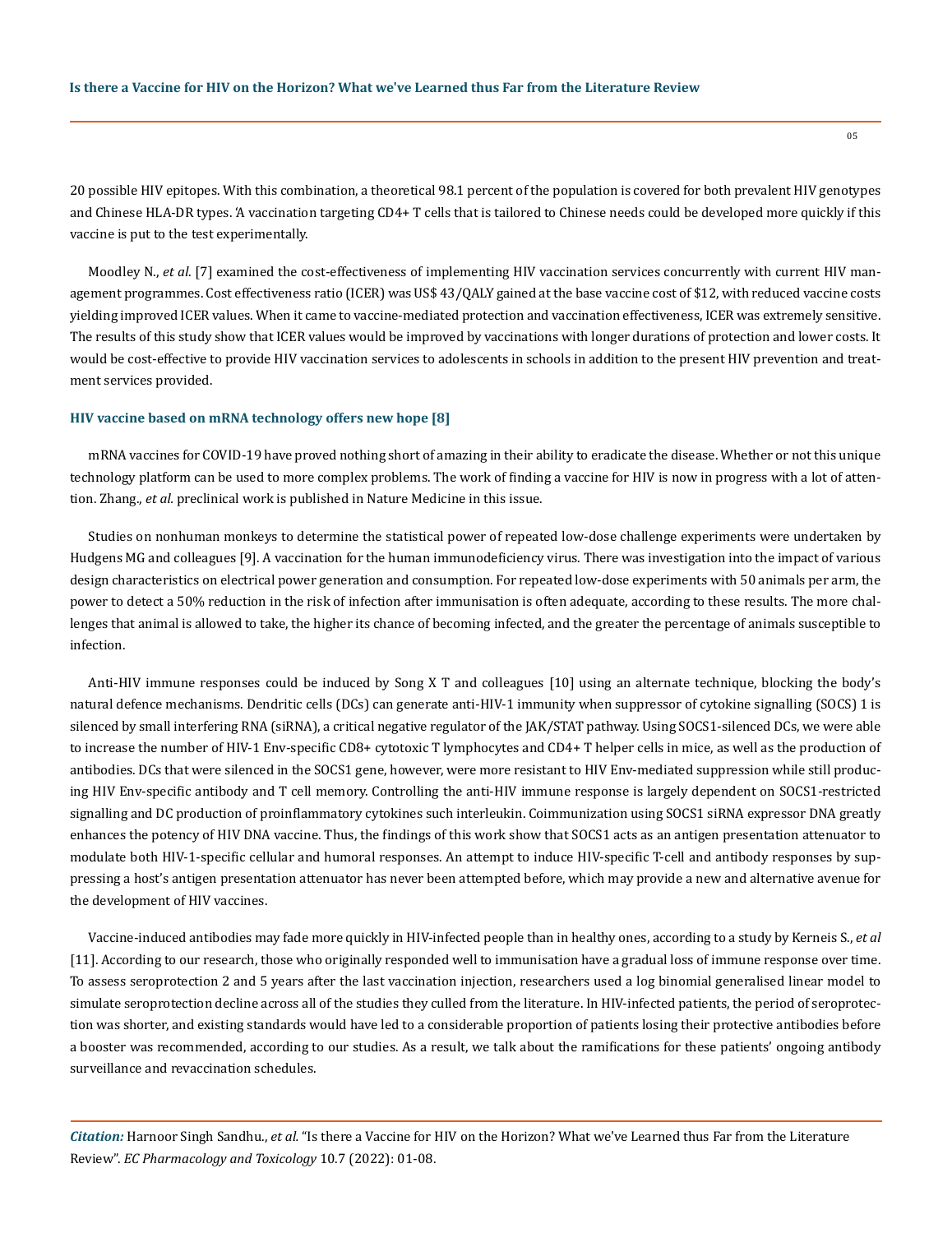Antibodies that detect commensal microbial antigens may cross-react with a portion of the HIV envelope glycoprotein gp41, according to Cram J A., *et al* [12]. The role of the microbiota in influencing the immune response to HIV vaccines was studied by comparing the gut microbiota composition of participants in the HIV Vaccine Trials Network 096 clinical trial with their HIV-specific immune responses in response to vaccination with a DNA-prime, pox virus boost strategy designed to replicate the only efficacious HIV-vaccine trial. (RV144). Both baseline and post-vaccination levels of IgG antibodies to gp41 of the Con.6.gp120.B, ZM96.gp140 and gp70 B were found to have high levels of IgG antibodies to gp41. There were three clusters of family-level microbial taxa that were related with the CaseA V1-V2 antigens. There were numerous families in one cluster who had gp41-specific IgG responses that were favourably associated, and those who had vaccine-matched IgG responses that were negatively associated with gp120, gp140, and V1-V2-specific responses. Families in the second cluster had a negative association.

Positively correlated with gp41 and with gp120, gp140, and V1-V2 specific IgG responses microorganisms in a third cluster had no relation to any kind of immunological response. Although there was no significant correlation between baseline gp41 IgG levels and those following vaccination, this suggests that factors other than the microbiome may be contributing to differences in immune response. Sequence richness was positively linked with IgG, IgA, and CD4+ T cell responses to HIV-1 proteins specific for gp41, p24, pg140, and V1-V2, as well as gp41 and p24. Preliminary evidence suggests that the microbiota in the stomach is a major predictor of vaccination response, according to our findings.

A vaccine to prevent the spread of HIV has not yet been developed, according to Klatt NR., *et al* [13]. Mucosal immunity may be improved by modifying the microbiota through the use of probiotic treatment. SIV/HIV vaccination's immunogenicity and protective effectiveness are being studied to see if probiotic therapy can help. The HIV protein vaccine was administered intramuscularly with Adjuplex™ adjuvant to Rhesus macaques, who were also receiving daily oral Visbiome® probiotics during the study. Probiotics alone lowered the frequency of colonic CCR5+ and CCR6+ CD4+ T cell populations in the gastrointestinal tract. Using probiotics and SIV/HIV immunisation reduced CCR5+ CD4+ T cell frequencies in the colon similarly. The presence of SIV/HIV-specific T cells and antibodies in the peripheral blood of vaccinated mice was easily observed, but this reaction was not improved by probiotic treatment. The intrarectal challenge with a combination of probiotics and immunisation had no effect on the rectal SIV/HIV target populations or the rate of heterologous SHIV acquisition. Finally, post-infection viral dynamics were shown to be identical in all groups of patients. There were no vaccine-specific responses, despite the fact that probiotics were well-tolerated when given in conjunction with SIV/HIV vaccination. It has been greatly improved Microbiome modification methods must be improved in order to increase vaccination immunogenicity and boost protective immune responses in the mucosa.



*Citation:* Harnoor Singh Sandhu., *et al.* "Is there a Vaccine for HIV on the Horizon? What we've Learned thus Far from the Literature Review". *EC Pharmacology and Toxicology* 10.7 (2022): 01-08.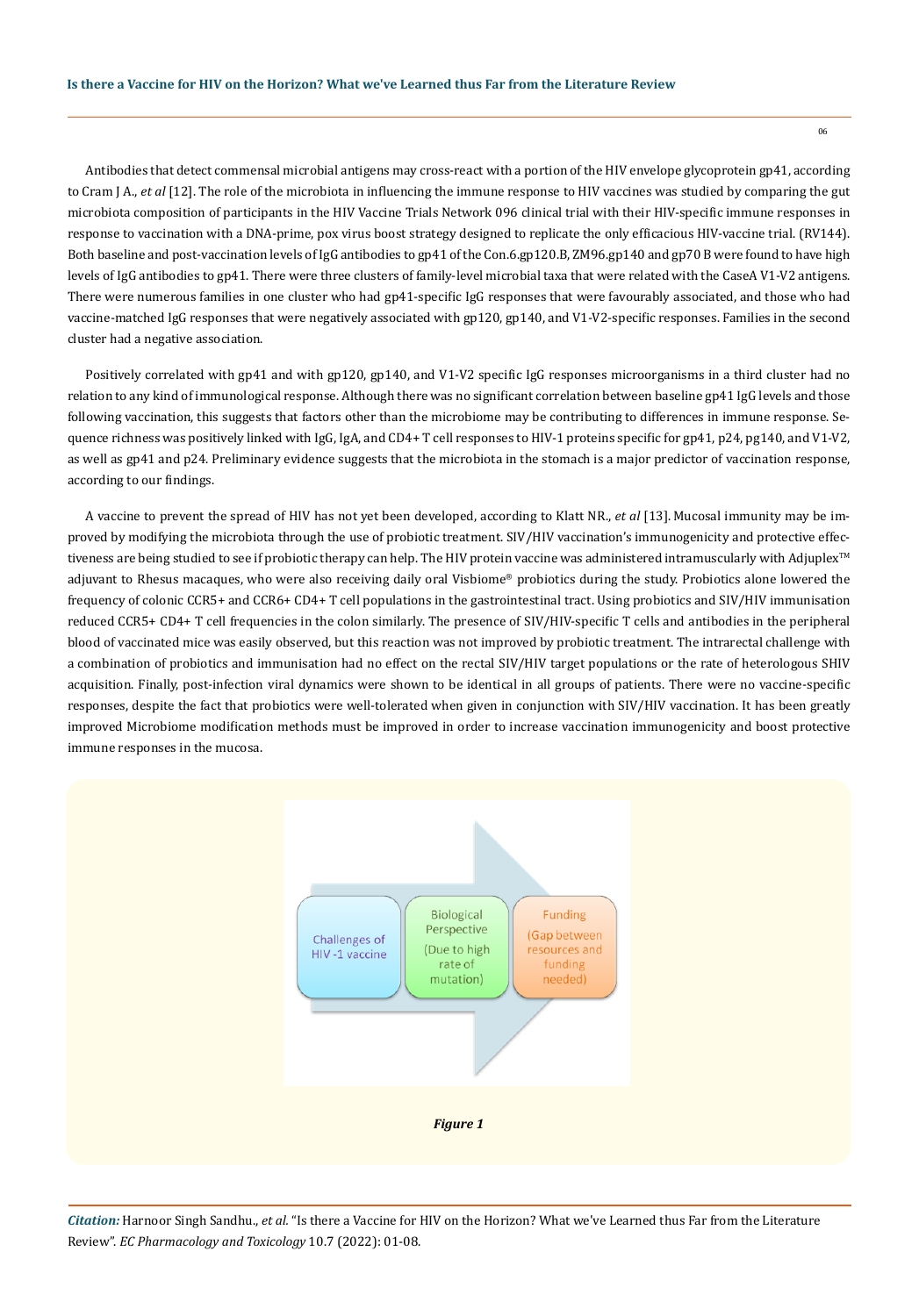#### **Future Directions**



## **Conclusion**

Whether or not this unique technology platform can be used to more complex problems. Zhang., *et al.* preclinical work is published in Nature Medicine. Studies on nonhuman monkeys to determine the statistical power of repeated low-dose challenge experiments were undertaken by Hudgens M.G. The more challenges that animal is allowed to take, the higher its chance of becoming infected, and the greater the percentage of animals susceptible to infection. DCs that were silenced in the SOCS1 gene, however, were more resistant to HIV Envmediated suppression while still producing HIV Env-specific antibody and T cell memory. Thus, the findings of this work show that SOCS1 acts as antigen presentation attenuator to modulate both HIV-1-specific cellular and humoral responses.

## **Bibliography**

- 1. Rubens M., *et al*[. "HIV Vaccine: Recent Advances, Current Roadblocks, and Future Directions".](https://pubmed.ncbi.nlm.nih.gov/26579546/) *Journal of Immunology Research* (2015): [560347.](https://pubmed.ncbi.nlm.nih.gov/26579546/)
- 2. Pollara J., *et al*[. "Lessons Learned from Human HIV Vaccine Trials".](https://pubmed.ncbi.nlm.nih.gov/28230655/) *Current Opinion in HIV and AIDS* 12.3 (2017): 216-221.
- 3. [History of HIV Vaccine Research | NIH: National Institute of Allergy \(2022\).](https://www.niaid.nih.gov/diseases-conditions/hiv-vaccine-research-history)
- 4. Escolano A., *et al*[. "Progress Toward Active or Passive HIV-1 Vaccination".](https://pubmed.ncbi.nlm.nih.gov/28003309/) *Journal of Experimental Medicine* 214.1 (2016): 3-16.
- 5. Casazza JP., *et al*[. "Therapeutic Vaccination Expands and Improves the Function of the HIV-Specific Memory T-Cell Repertoire".](https://pubmed.ncbi.nlm.nih.gov/23482645/) *The [Journal of Infectious Diseases](https://pubmed.ncbi.nlm.nih.gov/23482645/)* 207.12 (2013): 1829-1840.

*Citation:* Harnoor Singh Sandhu., *et al.* "Is there a Vaccine for HIV on the Horizon? What we've Learned thus Far from the Literature Review". *EC Pharmacology and Toxicology* 10.7 (2022): 01-08.